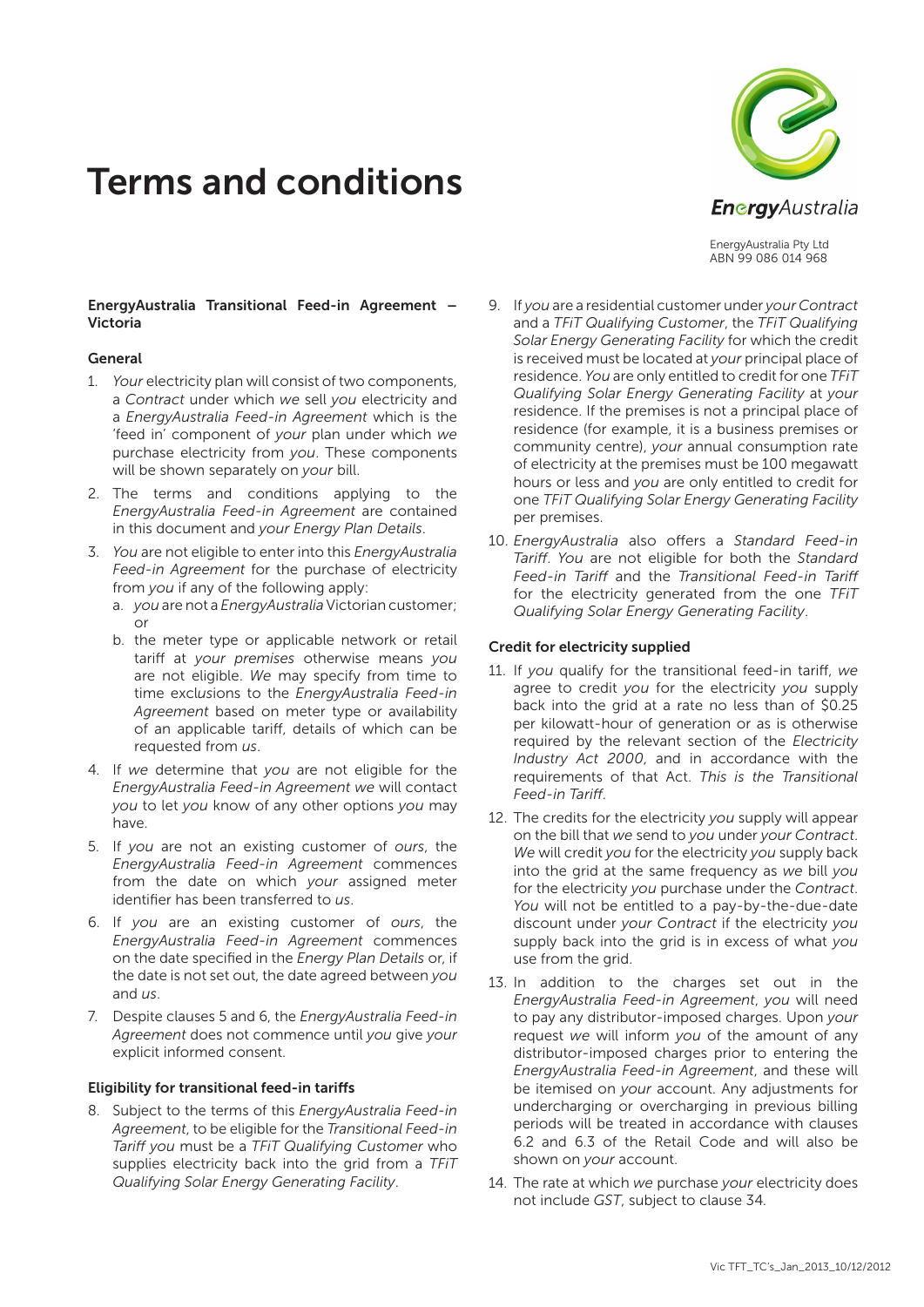## Connection

- 15. If *you* ask *us* to, *we* will make a request to the relevant distributor to connect *your TFiT Qualifying Solar Energy Generating Facility* to the distributor's distribution system as soon as practicable after *you* satisfy clause 1 of the *Energy Retail Code* (relating to *your* application to *us* to be connected at *your premises*) with respect to the *EnergyAustralia Feed-in Agreement*. The request will include details of the installation of any necessary metering and network tariff reassignment.
- 16. *We* will make the request no later than the next business day after receiving from *you* all documentation required under the *Electricity Safety Act 1998* and all documentation reasonably required by *us* or the relevant distributor.
- 17. *You* must let *us* know as soon as possible of any changes to *your* contact details.

## Meter readings

- 18. Unless *you* give explicit informed consent otherwise, *we* will base any credits payable to *you* on a reading of *your* national electricity market-compliant meter that records the supply of electricity from *your TFiT Qualifying Solar Energy Generating Facility* to the distribution system, and in any event, *we* will use *our* best endeavours to ensure that the meter is read at least once in any 12-month period.
- 19. *We* do not breach this clause if *we* are unable to read a meter in any relevant period as a result of *you* breaching clause 20 or some other event outside *our* control.
- 20. *You* must allow *us*, the *Responsible Person* (or *our Responsible Person's* representative) safe, convenient and unhindered access to the address and to the meter that records the supply of electricity from *you* to the distribution system, for the purpose of reading the meter and for connection, disconnection, reconnection, maintenance and repair. The person who requires access must carry or wear official identification and on request will show that identification to *you*.
- 21. If *we* are not able to credit *your* account based on the reading of the meter, *we* will not make a credit unless the relevant distributor estimates the generation in accordance with applicable regulatory instruments.
- 22. If *you* request *us* to, *we* will review any credits applied to *your* account as required by the *Energy Retail Code*.
- 23. If *we* over-credit or under-credit *you* for the electricity supplied by *you* back into the grid, *we* will rectify this error as required by the *Energy Retail Code*.

#### Force Majeure

24. If an event occurs which is outside the reasonable control of *us* or *you* (i.e. force majeure), and *you* or *we* breach the *EnergyAustralia Feed-in Agreement* due to this event only, the breach will be dealt with in accordance with clause 18 of the *Energy Retail Code*.

# Changes to the EnergyAustralia Feed-in Agreement

- 25. The *EnergyAustralia Feed-in Agreement* may be subject to change as a result of future legislative amendments to the *Electricity Industry Act 2000*. Otherwise, this agreement may only be varied with *your* explicit informed consent.
- 26. *We* will give *you* notice of any variation to *our* tariffs that will affect the *EnergyAustralia Feed-in Agreement*, including any changes to the value of the additional rebate paid by *us* to customers receiving the *Transitional Feed-in Tariff*. *We* will give the notice as soon as practicable and no later than the next billing and payment cycle. A notice of a variation to *our* tariffs under *your Contract* is taken to be a notice under the *EnergyAustralia Feed-in Agreement*.
- 27. If *you* are receiving the *Transitional Feed-in Tariff*, *you* must notify *us* 14 business days in advance of any change to *your TFiT Qualifying Solar Energy Generating Facility* that increases the capacity. Should this occur after the scheme end date, *you* will no longer be eligible for credits under the scheme.

## **Termination**

- 28. If the *Contract* is ended by either party, the *EnergyAustralia Feed-in Agreement* automatically terminates at the same time. If *you* are a *TFiT Qualifying Customer we* may terminate the *EnergyAustralia Feed-in Agreement* on the fifth anniversary of the scheme start day, as defined in the *Electricity Industry Act 2000.* Otherwise, *we* may not terminate the *EnergyAustralia Feed-in Agreement* unless *you* and *we* enter into a new feed-in agreement or if *you* have transferred to another retailer in respect of *your premises*.
- 29. If there are any credits owing to *you* when the *EnergyAustralia Feed-in Agreement* ends, *EnergyAustralia* will pay *you* the equivalent amount.
- 30. *You* may terminate the *EnergyAustralia Feed-in Agreement* without notice. If it is a fixed-term contract or an evergreen contract, *we* may impose the early termination charge specified in *your Energy Plan Details* if *we* are permitted to do so under clause 24.1(d) of the *Energy Retail Code*.
- 31. The termination does not become effective until:
	- a. if *you* and *we* enter into a new feed-in agreement, the date the new agreement commences (which will be after the expiration of the 10 business day cooling-off period);
	- b. if the *EnergyAustralia Feed-in Agreement* is terminated because *you* want to enter a feed-in agreement or electricity supply agreement with another retailer, the date when the other retailer becomes responsible under that agreement/for *your premises*; or
	- c .if *your premises* is disconnected, the date when *you* no longer have a right under the *Energy Retail Code* to be reconnected;

whichever occurs first.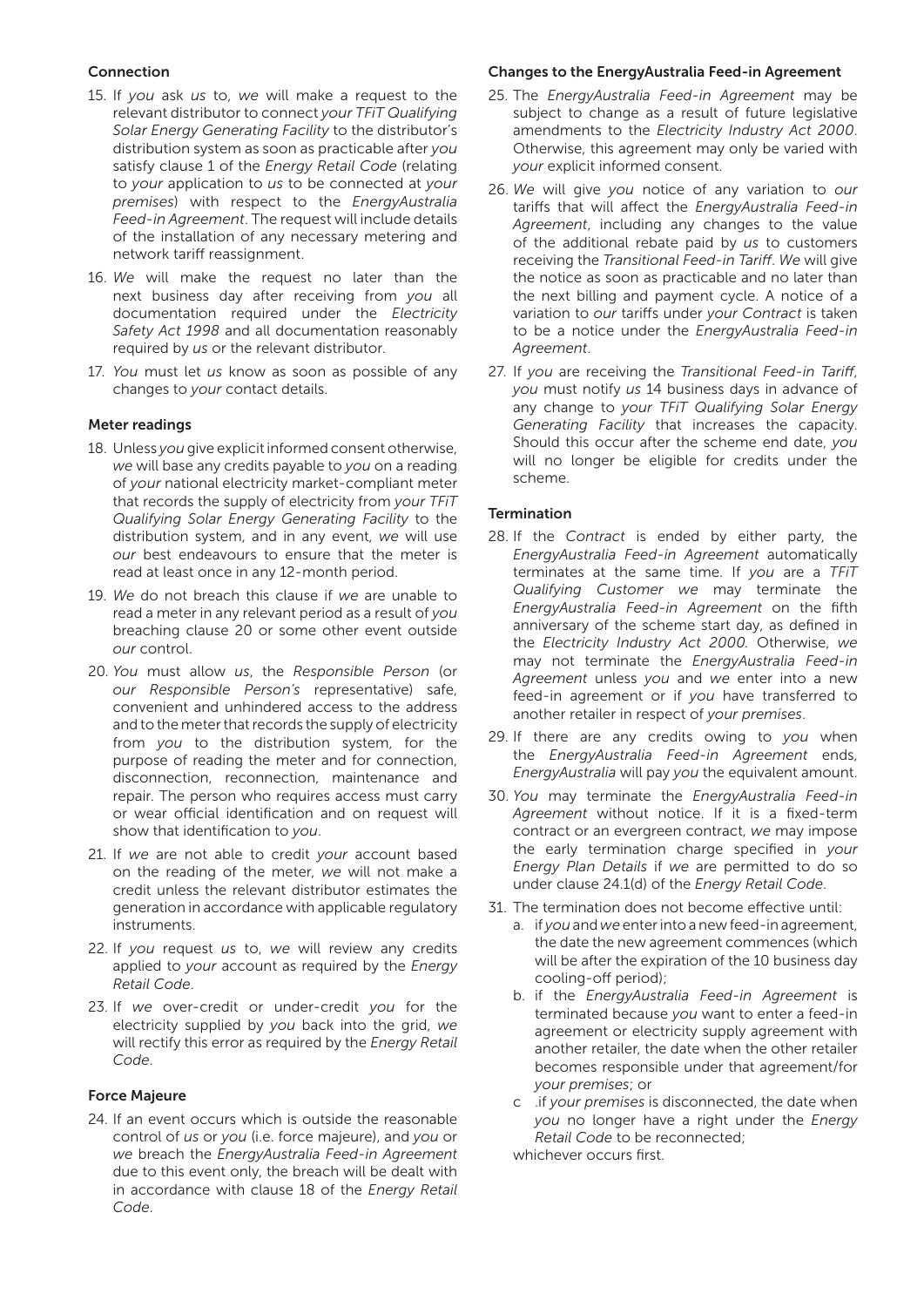- 32. If the *EnergyAustralia Feed-in Agreement* or the *Contract* is a fixed-term contract:
	- a. between one and two months before the expiry date, *we* will notify *you* of the date that the *EnergyAustralia Feed-in Agreement* is due to expire, the options available to *you* and the tariff and terms and conditions that will apply after that date if *you* do not exercise any other option; and
	- b. the *EnergyAustralia Feed-in Agreement* will continue after the expiry date on the tariff and terms and conditions notified, without further need for written agreement, provided the tariff and terms and conditions have taken effect in accordance with section 40H of the *Electricity Industry Act 2000.*
- 33. If *you* are supplying electricity back into the grid from a *TFiT Qualifying Solar Energy Generating Facility* from a property that is not a place of residence (for example, it is a business premises or community centre), *we* may terminate the *EnergyAustralia Feed-in Agreement* if *your* annual consumption of electricity at that property exceeds 100 MWh.

#### GST and ABN

- 34. If *you* have a *TFiT Qualifying Solar Energy Generating Facility* and are both a small retail customer (i.e. consuming less than 160 MWh per annum) and a *TFiT Qualifying Customer* (i.e. receiving the transitional solar feed-in tariff) *you* must either:
	- a. inform *EnergyAustralia* that *you* are registered for *GST* by quoting *your* ABN to *EnergyAustralia*  in respect of any electricity *you* supply back into the grid from a *TFiT Qualifying Solar Energy Generating Facility*. On receipt of this information, *EnergyAustralia* agrees to credit to *you* an amount for the *GST* component of 10% in addition to the rate at which *we* credit *you* for the electricity *you* supply back into the grid; or
	- b. warrant that *your* generation of electricity from the *TFiT Qualifying Solar Energy Generating Facility* is for private and domestic purposes and not related to any business enterprise carried on by *you* and for this reason *you* have not provided an ABN to *us* in respect of the electricity *you* supply back into the grid from a *TFiT Qualifying Solar Energy Generating Facility*. If *we* ask *you* to do so, *you* must complete a 'No ABN Withholding Declaration' (the form for which is available from *us* on request).

#### Miscellaneous

- 35. If *you* would like information about *our* tariffs for the purchase of electricity, please call 133 466. If requested, *we* will provide *you* with written information within 10 business days of *your* request.
- 36. *We* will retain crediting data for at least two years.
- 37. *We* will process any request for historical data in relation to feed-in arrangements in accordance with clause 27.2 of the *Energy Retail Code*.
- 38. The terms and conditions in this document do not limit, vary or exclude the operation of any terms and conditions of the *Contract*.
- 39. Any *Renewable Energy Certificates* or *Small-scale Technology Certificates* that are created through the generation of electricity from *your TFiT Qualifying Solar Energy Generating Facility* will be retained by *you*.
- 40. *We* will handle any complaint by *you* in accordance with the relevant Australian Standard on complaints handling or the 'Benchmark for Industry Based Customer Dispute Resolution Schemes' published by the Department of Industry, Tourism and Resources (Cth). *We* will proceed in the manner specified in clause 28.2 of the *Energy Retail Code*.
- 41. A notice, consent, document or other communication given by *us* under a feed-in contract will be given in a manner specified by clause 32 of the *Energy Retail Code*.
- 42. *We* may only assign the *EnergyAustralia Feed-in Agreement* with *your* consent, unless the assignment forms part of the transfer to the same third party of all or substantially all of *our* retail business.

#### Definitions and interpretation:

"Contract" means the agreement between *you* and *EnergyAustralia* for supply of electricity under a Market Retail *Contract* or Standard Retail *Contract*.

"EnergyAustralia Feed-in Agreement" means these terms and conditions and any other terms and conditions in *your Energy Plan Details* relevant to the electricity *you* supply back into the grid.

"Energy Plan Details" means the schedule accompanying the terms and conditions of *your Contract*.

"GST" has the meaning given in the *A New Tax System (Goods & Services Tax) Act 1999.*

"Renewable Energy Certificates" has the meaning given in the *Renewable Energy (Electricity) Act 2000*.

"Responsible Person" means the person who has responsibility for meter reading for a particular connection point, being either the retailer or the relevant distributor.

"Small Renewable Energy Generation Facility" means a generation facility of the following kind, connected to a distribution system that generates electricity and has an installed or name-plate generating capacity of less than 100 kilowatts:

- a. a wind energy generation facility;
- b. a solar energy generation facility;
- c. a hydro generation facility;
- d. a biomass energy generation facility;
- e. a facility or class of facility specified by the Governor in Council, by Order published in the Government Gazette, to be a small renewable energy generation facility.

"Small-scale Technology Certificates" has the meaning given in the *Renewable Energy (Electricity) Act 2000*.

"Standard Feed-in Tariff" means the tariff paid under a *EnergyAustralia Feed-in Agreement* standard terms and conditions for a *Standard Feed-in Tariff*. To be eligible for the *Standard Feed-in Tariff you* must supply electricity back into the grid from a *Small Renewable Energy Generating Facility.*